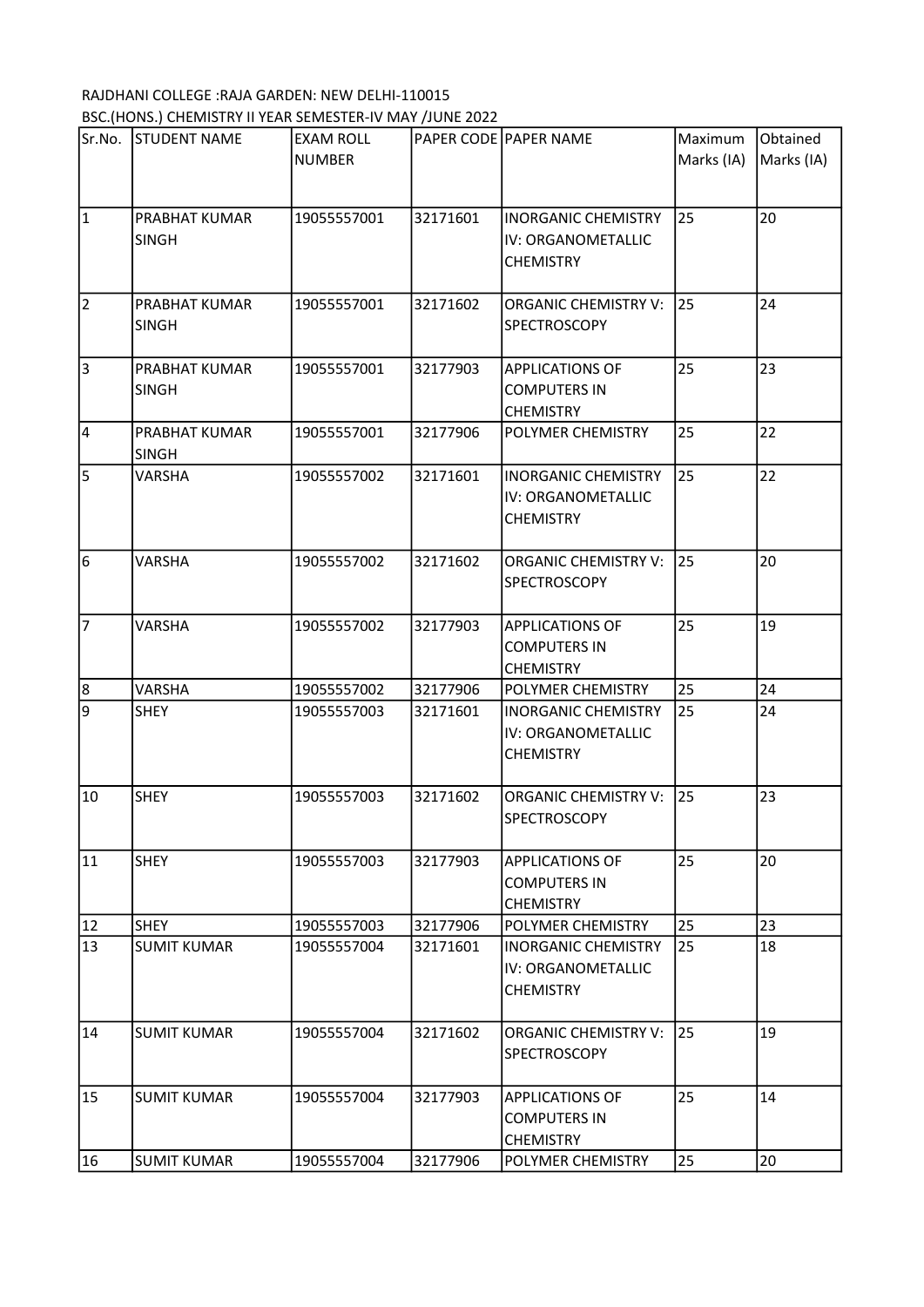| 17 | <b>RAJU PATEL</b>        | 19055557005 | 32171601 | <b>INORGANIC CHEMISTRY</b><br>IV: ORGANOMETALLIC<br><b>CHEMISTRY</b> | 25 | 15 |
|----|--------------------------|-------------|----------|----------------------------------------------------------------------|----|----|
| 18 | <b>RAJU PATEL</b>        | 19055557005 | 32171602 | <b>ORGANIC CHEMISTRY V:</b><br>SPECTROSCOPY                          | 25 | 15 |
| 19 | <b>RAJU PATEL</b>        | 19055557005 | 32177903 | <b>APPLICATIONS OF</b><br><b>COMPUTERS IN</b><br><b>CHEMISTRY</b>    | 25 | 15 |
| 20 | <b>RAJU PATEL</b>        | 19055557005 | 32177906 | POLYMER CHEMISTRY                                                    | 25 | 19 |
| 21 | KABIR PRATAP DHAKA       | 19055557006 | 32171601 | <b>INORGANIC CHEMISTRY</b><br>IV: ORGANOMETALLIC<br><b>CHEMISTRY</b> | 25 | 18 |
| 22 | KABIR PRATAP DHAKA       | 19055557006 | 32171602 | <b>ORGANIC CHEMISTRY V:</b><br><b>SPECTROSCOPY</b>                   | 25 | 20 |
| 23 | KABIR PRATAP DHAKA       | 19055557006 | 32177903 | <b>APPLICATIONS OF</b><br>COMPUTERS IN<br><b>CHEMISTRY</b>           | 25 | 16 |
| 24 | KABIR PRATAP DHAKA       | 19055557006 | 32177906 | POLYMER CHEMISTRY                                                    | 25 | 23 |
| 25 | AAKANKSHA THAKUR         | 19055557007 | 32171601 | <b>INORGANIC CHEMISTRY</b><br>IV: ORGANOMETALLIC<br><b>CHEMISTRY</b> | 25 | 25 |
| 26 | AAKANKSHA THAKUR         | 19055557007 | 32171602 | <b>ORGANIC CHEMISTRY V:</b><br>SPECTROSCOPY                          | 25 | 22 |
| 27 | AAKANKSHA THAKUR         | 19055557007 | 32177903 | <b>APPLICATIONS OF</b><br>COMPUTERS IN<br><b>CHEMISTRY</b>           | 25 | 18 |
| 28 | AAKANKSHA THAKUR         | 19055557007 | 32177906 | POLYMER CHEMISTRY                                                    | 25 | 22 |
| 29 | HRISHIKESH TIWARI        | 19055557008 | 32171601 | <b>INORGANIC CHEMISTRY</b><br>IV: ORGANOMETALLIC<br><b>CHEMISTRY</b> | 25 | 20 |
| 30 | <b>HRISHIKESH TIWARI</b> | 19055557008 | 32171602 | ORGANIC CHEMISTRY V:<br><b>SPECTROSCOPY</b>                          | 25 | 14 |
| 31 | <b>HRISHIKESH TIWARI</b> | 19055557008 | 32177903 | <b>APPLICATIONS OF</b><br><b>COMPUTERS IN</b><br><b>CHEMISTRY</b>    | 25 | 17 |
| 32 | <b>HRISHIKESH TIWARI</b> | 19055557008 | 32177906 | POLYMER CHEMISTRY                                                    | 25 | 21 |
| 33 | <b>ANAND SUMAN</b>       | 19055557009 | 32171601 | <b>INORGANIC CHEMISTRY</b><br>IV: ORGANOMETALLIC<br><b>CHEMISTRY</b> | 25 | 25 |
| 34 | ANAND SUMAN              | 19055557009 | 32171602 | <b>ORGANIC CHEMISTRY V:</b><br><b>SPECTROSCOPY</b>                   | 25 | 20 |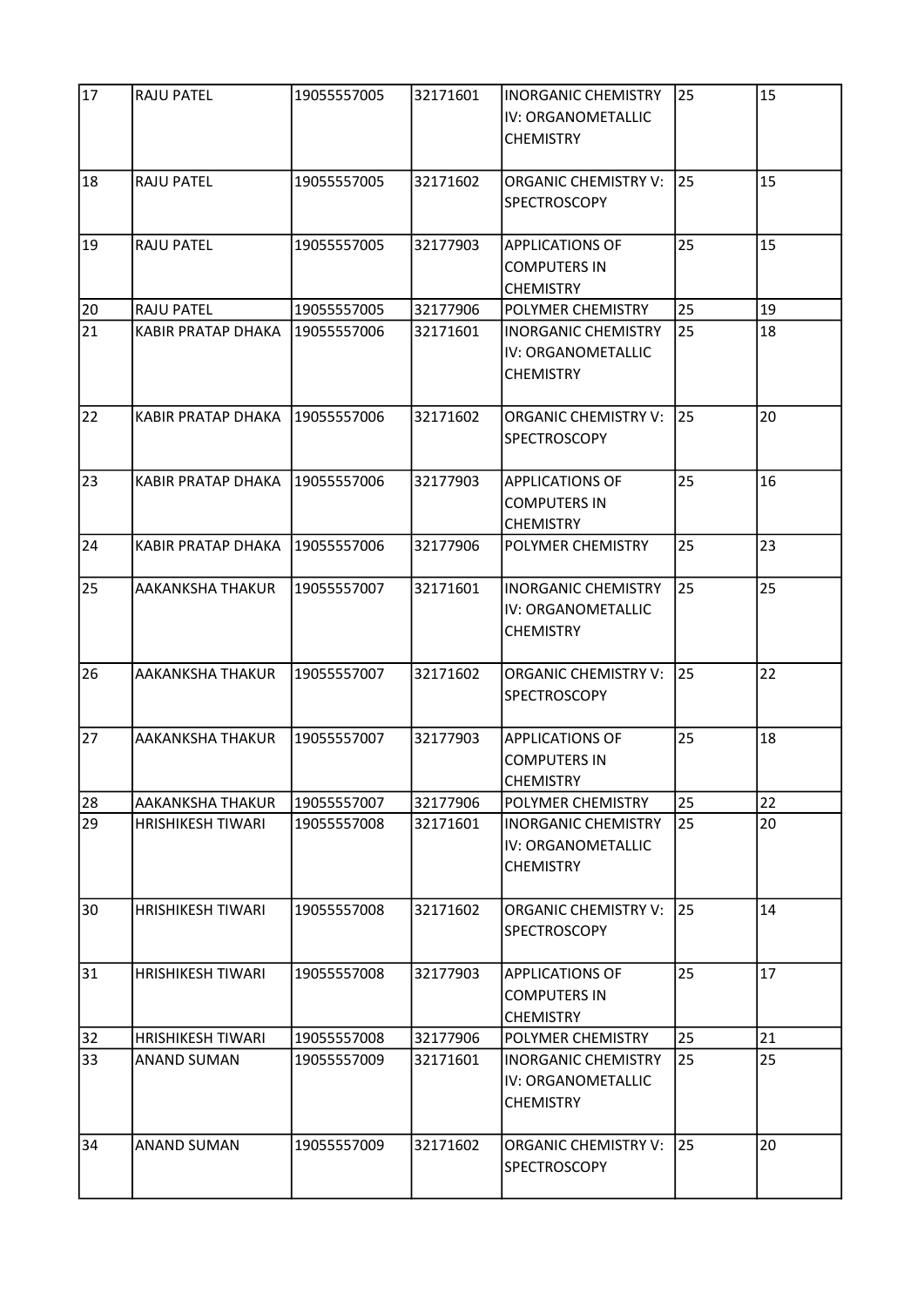| 35 | ANAND SUMAN                        | 19055557009 | 32177903 | <b>APPLICATIONS OF</b><br><b>COMPUTERS IN</b><br><b>CHEMISTRY</b>    | 25 | 24 |
|----|------------------------------------|-------------|----------|----------------------------------------------------------------------|----|----|
| 36 | <b>ANAND SUMAN</b>                 | 19055557009 | 32177906 | <b>POLYMER CHEMISTRY</b>                                             | 25 | 24 |
| 37 | <b>VISHESH DHULL</b>               | 19055557010 | 32171601 | <b>INORGANIC CHEMISTRY</b><br>IV: ORGANOMETALLIC<br><b>CHEMISTRY</b> | 25 | 19 |
| 38 | <b>VISHESH DHULL</b>               | 19055557010 | 32171602 | <b>ORGANIC CHEMISTRY V:</b><br>SPECTROSCOPY                          | 25 | 15 |
| 39 | <b>VISHESH DHULL</b>               | 19055557010 | 32177903 | <b>APPLICATIONS OF</b><br><b>COMPUTERS IN</b><br><b>CHEMISTRY</b>    | 25 | 16 |
| 40 | <b>VISHESH DHULL</b>               | 19055557010 | 32177906 | POLYMER CHEMISTRY                                                    | 25 | 20 |
| 41 | <b>SRIJAN DUARAH</b>               | 19055557011 | 32171601 | <b>INORGANIC CHEMISTRY</b><br>IV: ORGANOMETALLIC<br><b>CHEMISTRY</b> | 25 | 21 |
| 42 | <b>SRIJAN DUARAH</b>               | 19055557011 | 32171602 | <b>ORGANIC CHEMISTRY V:</b><br><b>SPECTROSCOPY</b>                   | 25 | 18 |
| 43 | <b>SRIJAN DUARAH</b>               | 19055557011 | 32177903 | <b>APPLICATIONS OF</b><br>COMPUTERS IN<br><b>CHEMISTRY</b>           | 25 | 15 |
| 44 | <b>SRIJAN DUARAH</b>               | 19055557011 | 32177906 | <b>POLYMER CHEMISTRY</b>                                             | 25 | 23 |
| 45 | MD SHAHNAWAZ<br><b>ALAM</b>        | 19055557013 | 32171601 | <b>INORGANIC CHEMISTRY</b><br>IV: ORGANOMETALLIC<br><b>CHEMISTRY</b> | 25 | 22 |
| 46 | <b>MD SHAHNAWAZ</b><br><b>ALAM</b> | 19055557013 | 32171602 | ORGANIC CHEMISTRY V:<br><b>SPECTROSCOPY</b>                          | 25 | 20 |
| 47 | MD SHAHNAWAZ<br><b>ALAM</b>        | 19055557013 | 32177903 | <b>APPLICATIONS OF</b><br><b>COMPUTERS IN</b><br><b>CHEMISTRY</b>    | 25 | 25 |
| 48 | <b>MD SHAHNAWAZ</b><br>ALAM        | 19055557013 | 32177906 | POLYMER CHEMISTRY                                                    | 25 | 23 |
| 49 | <b>RITIK DALAL</b>                 | 19055557014 | 32171601 | <b>INORGANIC CHEMISTRY</b><br>IV: ORGANOMETALLIC<br><b>CHEMISTRY</b> | 25 | 16 |
| 50 | <b>RITIK DALAL</b>                 | 19055557014 | 32171602 | ORGANIC CHEMISTRY V:<br><b>SPECTROSCOPY</b>                          | 25 | 14 |
| 51 | <b>RITIK DALAL</b>                 | 19055557014 | 32177903 | <b>APPLICATIONS OF</b><br>COMPUTERS IN<br><b>CHEMISTRY</b>           | 25 | 12 |
| 52 | <b>RITIK DALAL</b>                 | 19055557014 | 32177906 | POLYMER CHEMISTRY                                                    | 25 | 20 |
| 53 | AYUSH KASHYAP                      | 19055557015 | 32171601 | <b>INORGANIC CHEMISTRY</b><br>IV: ORGANOMETALLIC<br><b>CHEMISTRY</b> | 25 | 23 |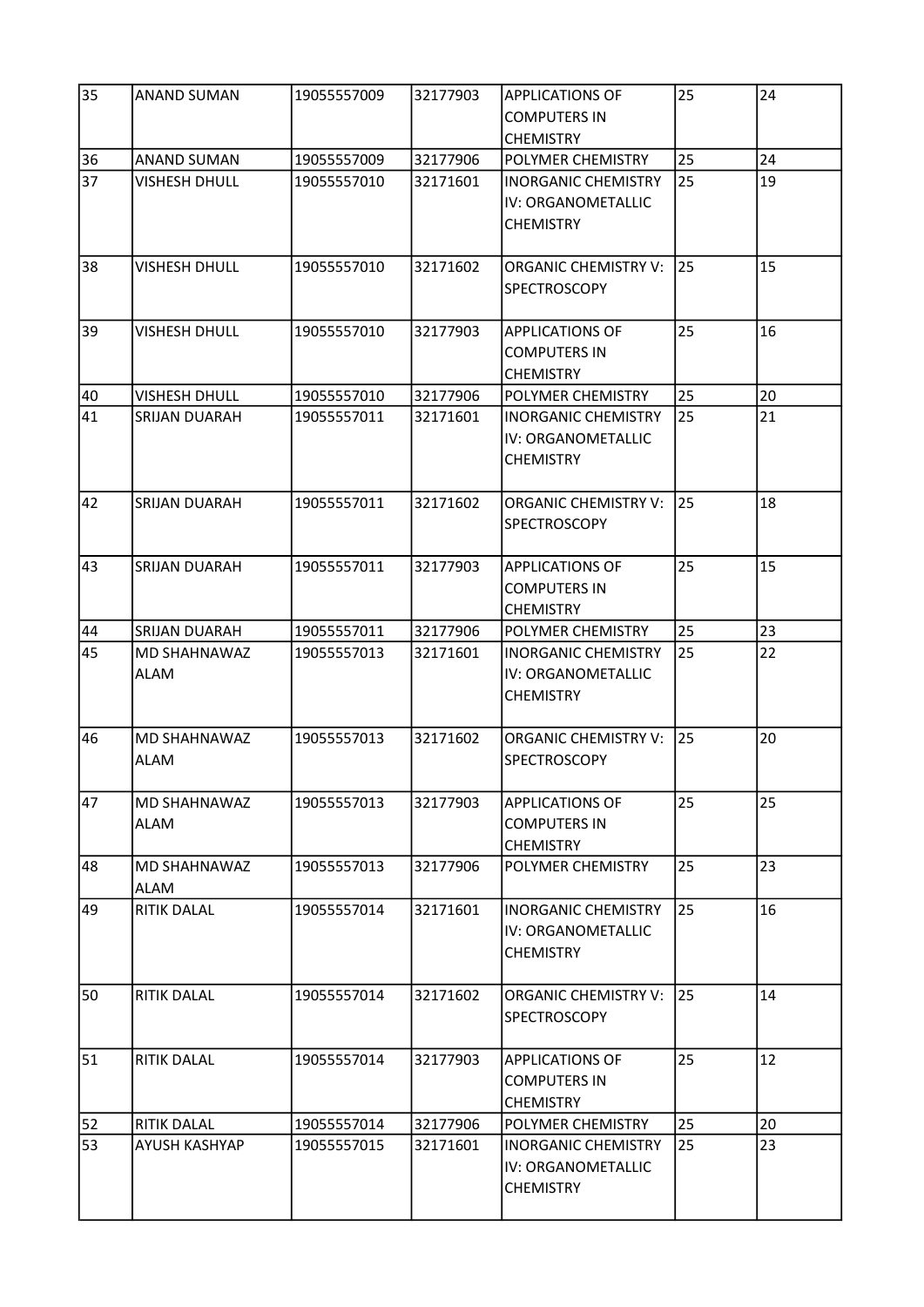| 54 | AYUSH KASHYAP          | 19055557015 | 32171602 | <b>ORGANIC CHEMISTRY V:</b><br><b>SPECTROSCOPY</b>                   | 25 | 18 |
|----|------------------------|-------------|----------|----------------------------------------------------------------------|----|----|
| 55 | <b>AYUSH KASHYAP</b>   | 19055557015 | 32177903 | <b>APPLICATIONS OF</b><br><b>COMPUTERS IN</b><br><b>CHEMISTRY</b>    | 25 | 14 |
| 56 | AYUSH KASHYAP          | 19055557015 | 32177906 | POLYMER CHEMISTRY                                                    | 25 | 22 |
| 57 | <b>SUNNY KUMAR PAL</b> | 19055557016 | 32171601 | <b>INORGANIC CHEMISTRY</b><br>IV: ORGANOMETALLIC<br><b>CHEMISTRY</b> | 25 | 21 |
| 58 | <b>SUNNY KUMAR PAL</b> | 19055557016 | 32171602 | <b>ORGANIC CHEMISTRY V:</b><br><b>SPECTROSCOPY</b>                   | 25 | 21 |
| 59 | <b>SUNNY KUMAR PAL</b> | 19055557016 | 32177903 | <b>APPLICATIONS OF</b><br><b>COMPUTERS IN</b><br><b>CHEMISTRY</b>    | 25 | 14 |
| 60 | <b>SUNNY KUMAR PAL</b> | 19055557016 | 32177906 | POLYMER CHEMISTRY                                                    | 25 | 23 |
| 61 | <b>RAJESH KUMAR</b>    | 19055557017 | 32171601 | <b>INORGANIC CHEMISTRY</b><br>IV: ORGANOMETALLIC<br><b>CHEMISTRY</b> | 25 | 25 |
| 62 | <b>RAJESH KUMAR</b>    | 19055557017 | 32171602 | <b>ORGANIC CHEMISTRY V:</b><br><b>SPECTROSCOPY</b>                   | 25 | 20 |
| 63 | <b>RAJESH KUMAR</b>    | 19055557017 | 32177903 | <b>APPLICATIONS OF</b><br><b>COMPUTERS IN</b><br><b>CHEMISTRY</b>    | 25 | 21 |
| 64 | <b>RAJESH KUMAR</b>    | 19055557017 | 32177906 | POLYMER CHEMISTRY                                                    | 25 | 24 |
| 65 | <b>SANKET MALIK</b>    | 19055557018 | 32171601 | <b>INORGANIC CHEMISTRY</b><br>IV: ORGANOMETALLIC<br><b>CHEMISTRY</b> | 25 | 22 |
| 66 | <b>SANKET MALIK</b>    | 19055557018 | 32171602 | <b>ORGANIC CHEMISTRY V:</b><br><b>SPECTROSCOPY</b>                   | 25 | 24 |
| 67 | SANKET MALIK           | 19055557018 | 32177903 | <b>APPLICATIONS OF</b><br><b>COMPUTERS IN</b><br><b>CHEMISTRY</b>    | 25 | 21 |
| 68 | <b>SANKET MALIK</b>    | 19055557018 | 32177906 | POLYMER CHEMISTRY                                                    | 25 | 21 |
| 69 | <b>RAHUL SIDHARTH</b>  | 19055557019 | 32171601 | <b>INORGANIC CHEMISTRY</b><br>IV: ORGANOMETALLIC<br><b>CHEMISTRY</b> | 25 | 18 |
| 70 | RAHUL SIDHARTH         | 19055557019 | 32171602 | <b>ORGANIC CHEMISTRY V:</b><br><b>SPECTROSCOPY</b>                   | 25 | 22 |
| 71 | RAHUL SIDHARTH         | 19055557019 | 32177903 | <b>APPLICATIONS OF</b><br><b>COMPUTERS IN</b><br><b>CHEMISTRY</b>    | 25 | 15 |
| 72 | RAHUL SIDHARTH         | 19055557019 | 32177906 | POLYMER CHEMISTRY                                                    | 25 | 22 |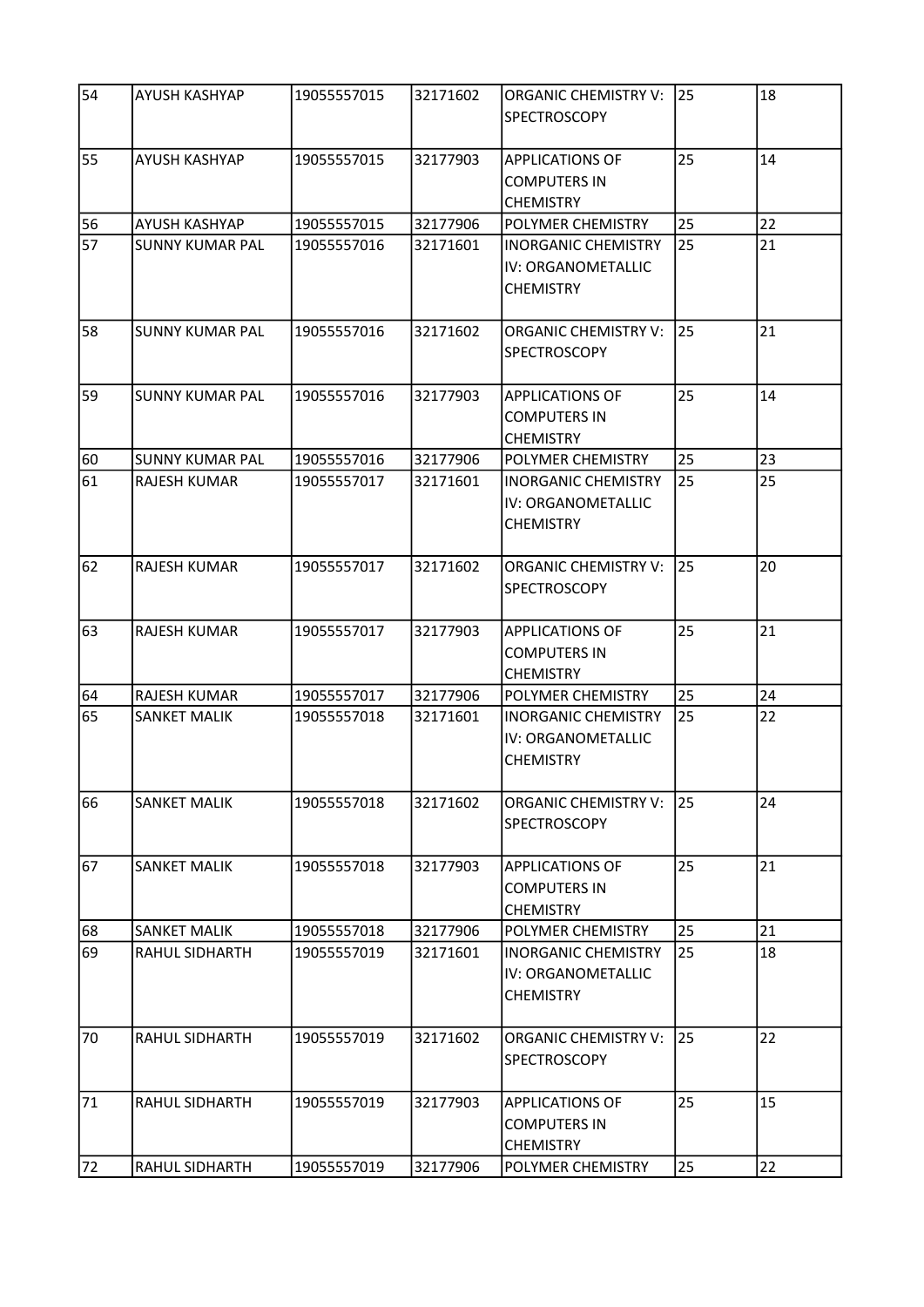| 73 | <b>PUNEET</b>       | 19055557020 | 32171601 | <b>INORGANIC CHEMISTRY</b><br>IV: ORGANOMETALLIC<br><b>CHEMISTRY</b> | 25 | 17 |
|----|---------------------|-------------|----------|----------------------------------------------------------------------|----|----|
| 74 | <b>PUNEET</b>       | 19055557020 | 32171602 | <b>ORGANIC CHEMISTRY V:</b><br>SPECTROSCOPY                          | 25 | 12 |
| 75 | <b>PUNEET</b>       | 19055557020 | 32177903 | <b>APPLICATIONS OF</b><br><b>COMPUTERS IN</b><br><b>CHEMISTRY</b>    | 25 | O  |
| 76 | <b>PUNEET</b>       | 19055557020 | 32177906 | POLYMER CHEMISTRY                                                    | 25 | 19 |
| 77 | <b>NEERAJ KUMAR</b> | 19055557021 | 32171601 | <b>INORGANIC CHEMISTRY</b><br>IV: ORGANOMETALLIC<br><b>CHEMISTRY</b> | 25 | 21 |
| 78 | <b>NEERAJ KUMAR</b> | 19055557021 | 32171602 | <b>ORGANIC CHEMISTRY V:</b><br><b>SPECTROSCOPY</b>                   | 25 | 15 |
| 79 | <b>NEERAJ KUMAR</b> | 19055557021 | 32177903 | <b>APPLICATIONS OF</b><br><b>COMPUTERS IN</b><br><b>CHEMISTRY</b>    | 25 | 16 |
| 80 | <b>NEERAJ KUMAR</b> | 19055557021 | 32177906 | POLYMER CHEMISTRY                                                    | 25 | 22 |
| 81 | <b>NISHA</b>        | 19055557022 | 32171601 | <b>INORGANIC CHEMISTRY</b><br>IV: ORGANOMETALLIC<br><b>CHEMISTRY</b> | 25 | 16 |
| 82 | <b>NISHA</b>        | 19055557022 | 32171602 | <b>ORGANIC CHEMISTRY V:</b><br><b>SPECTROSCOPY</b>                   | 25 | 16 |
| 83 | <b>NISHA</b>        | 19055557022 | 32177903 | <b>APPLICATIONS OF</b><br><b>COMPUTERS IN</b><br><b>CHEMISTRY</b>    | 25 | 15 |
| 84 | <b>NISHA</b>        | 19055557022 | 32177906 | POLYMER CHEMISTRY                                                    | 25 | 21 |
| 85 | <b>SIMRAN</b>       | 19055557023 | 32171601 | <b>INORGANIC CHEMISTRY</b><br>IV: ORGANOMETALLIC<br><b>CHEMISTRY</b> | 25 | 24 |
| 86 | SIMRAN              | 19055557023 | 32171602 | <b>ORGANIC CHEMISTRY V:</b><br><b>SPECTROSCOPY</b>                   | 25 | 19 |
| 87 | <b>SIMRAN</b>       | 19055557023 | 32177903 | <b>APPLICATIONS OF</b><br><b>COMPUTERS IN</b><br><b>CHEMISTRY</b>    | 25 | 25 |
| 88 | <b>SIMRAN</b>       | 19055557023 | 32177906 | POLYMER CHEMISTRY                                                    | 25 | 23 |
| 89 | ARUN KUMAR SINGH    | 19055557024 | 32171601 | <b>INORGANIC CHEMISTRY</b><br>IV: ORGANOMETALLIC<br><b>CHEMISTRY</b> | 25 | 18 |
| 90 | ARUN KUMAR SINGH    | 19055557024 | 32171602 | ORGANIC CHEMISTRY V:<br><b>SPECTROSCOPY</b>                          | 25 | 23 |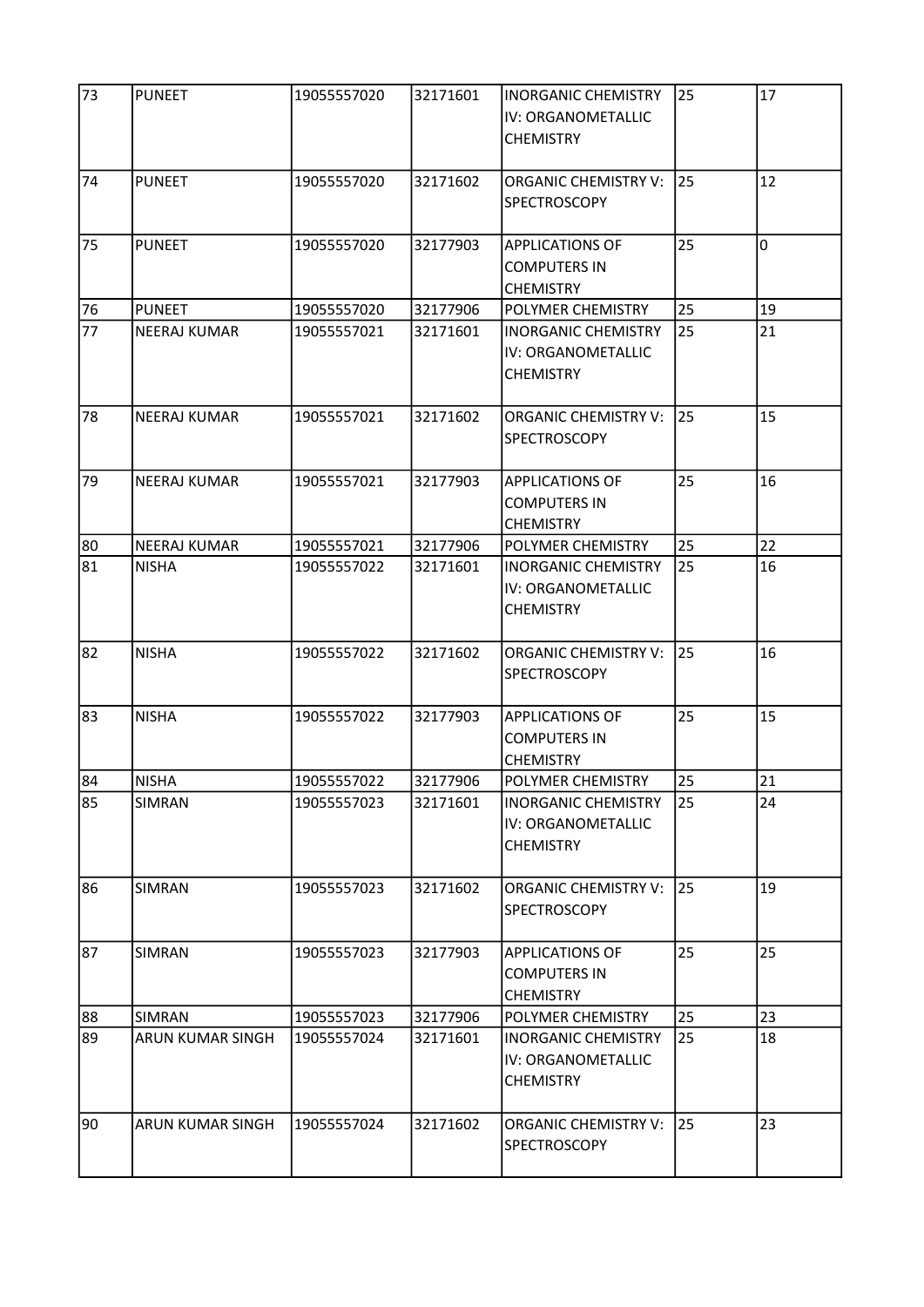| 91  | ARUN KUMAR SINGH        | 19055557024 | 32177903 | <b>APPLICATIONS OF</b><br><b>COMPUTERS IN</b><br><b>CHEMISTRY</b>    | 25 | 25 |
|-----|-------------------------|-------------|----------|----------------------------------------------------------------------|----|----|
| 92  | ARUN KUMAR SINGH        | 19055557024 | 32177906 | POLYMER CHEMISTRY                                                    | 25 | 23 |
| 93  | <b>GAUTAM KUMAR JHA</b> | 19055557025 | 32171601 | <b>INORGANIC CHEMISTRY</b><br>IV: ORGANOMETALLIC<br><b>CHEMISTRY</b> | 25 | 20 |
| 94  | <b>GAUTAM KUMAR JHA</b> | 19055557025 | 32171602 | <b>ORGANIC CHEMISTRY V:</b><br><b>SPECTROSCOPY</b>                   | 25 | 13 |
| 95  | <b>GAUTAM KUMAR JHA</b> | 19055557025 | 32177903 | <b>APPLICATIONS OF</b><br><b>COMPUTERS IN</b><br><b>CHEMISTRY</b>    | 25 | 15 |
| 96  | <b>GAUTAM KUMAR JHA</b> | 19055557025 | 32177906 | POLYMER CHEMISTRY                                                    | 25 | 21 |
| 97  | <b>ANKUSH</b>           | 19055557026 | 32171601 | <b>INORGANIC CHEMISTRY</b><br>IV: ORGANOMETALLIC<br><b>CHEMISTRY</b> | 25 | 23 |
| 98  | <b>ANKUSH</b>           | 19055557026 | 32171602 | <b>ORGANIC CHEMISTRY V:</b><br><b>SPECTROSCOPY</b>                   | 25 | 20 |
| 99  | <b>ANKUSH</b>           | 19055557026 | 32177903 | <b>APPLICATIONS OF</b><br><b>COMPUTERS IN</b><br><b>CHEMISTRY</b>    | 25 | 13 |
| 100 | <b>ANKUSH</b>           | 19055557026 | 32177906 | POLYMER CHEMISTRY                                                    | 25 | 22 |
| 101 | <b>VINAY KUMAR</b>      | 19055557027 | 32171601 | <b>INORGANIC CHEMISTRY</b><br>IV: ORGANOMETALLIC<br><b>CHEMISTRY</b> | 25 | 22 |
| 102 | <b>VINAY KUMAR</b>      | 19055557027 | 32171602 | <b>ORGANIC CHEMISTRY V:</b><br><b>SPECTROSCOPY</b>                   | 25 | 22 |
| 103 | <b>VINAY KUMAR</b>      | 19055557027 | 32177903 | <b>APPLICATIONS OF</b><br><b>COMPUTERS IN</b><br><b>CHEMISTRY</b>    | 25 | 22 |
| 104 | <b>VINAY KUMAR</b>      | 19055557027 | 32177906 | POLYMER CHEMISTRY                                                    | 25 | 22 |
| 105 | <b>SHIVAM SIROHI</b>    | 19055557028 | 32171601 | <b>INORGANIC CHEMISTRY</b><br>IV: ORGANOMETALLIC<br><b>CHEMISTRY</b> | 25 | 20 |
| 106 | <b>SHIVAM SIROHI</b>    | 19055557028 | 32171602 | <b>ORGANIC CHEMISTRY V:</b><br><b>SPECTROSCOPY</b>                   | 25 | 23 |
| 107 | <b>SHIVAM SIROHI</b>    | 19055557028 | 32177903 | <b>APPLICATIONS OF</b><br><b>COMPUTERS IN</b><br><b>CHEMISTRY</b>    | 25 | 17 |
| 108 | <b>SHIVAM SIROHI</b>    | 19055557028 | 32177906 | POLYMER CHEMISTRY                                                    | 25 | 22 |
| 109 | <b>HIMANSHU BISHT</b>   | 19055557029 | 32171601 | INORGANIC CHEMISTRY<br>IV: ORGANOMETALLIC<br><b>CHEMISTRY</b>        | 25 | 21 |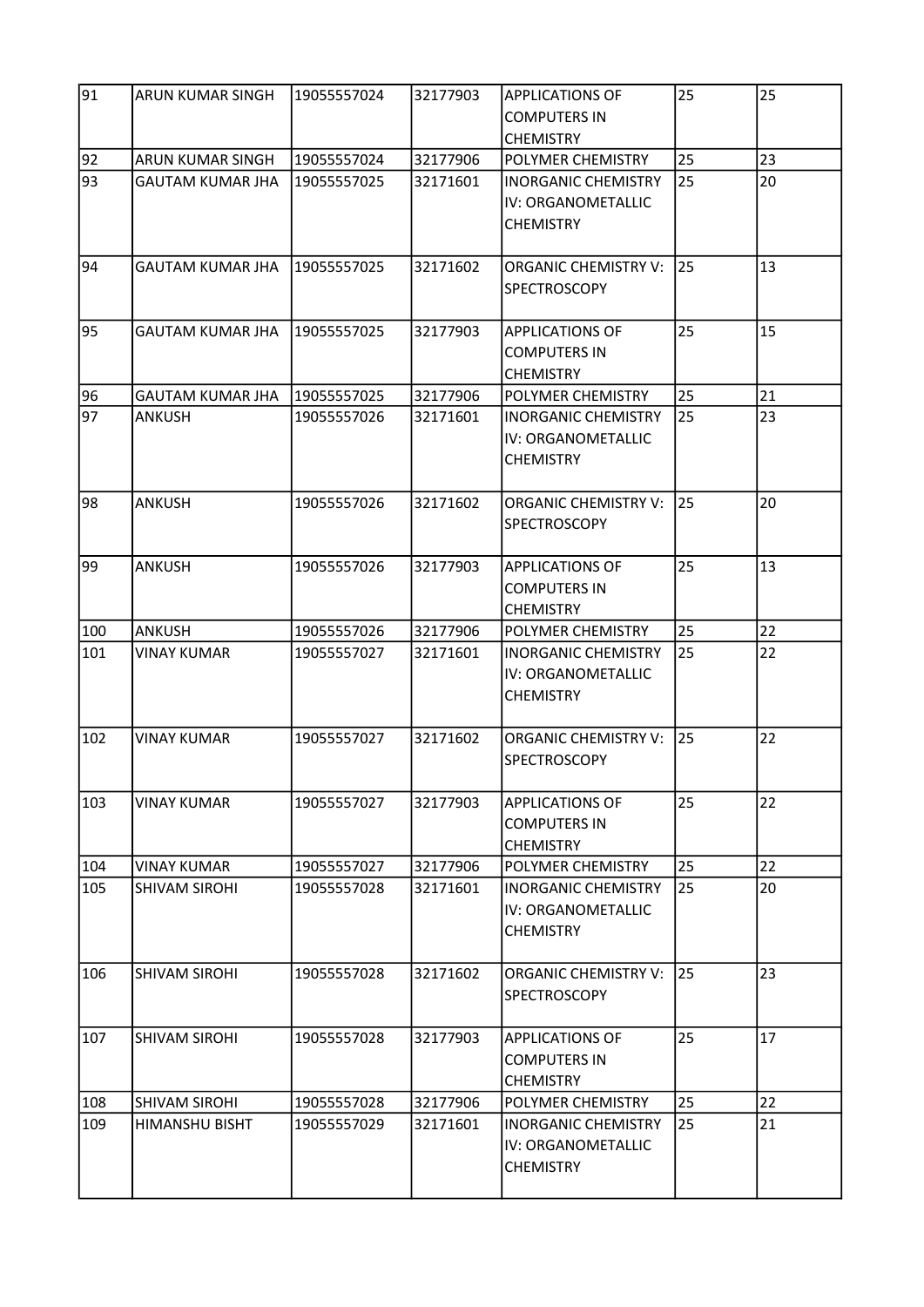| 110 | <b>HIMANSHU BISHT</b> | 19055557029 | 32171602 | <b>ORGANIC CHEMISTRY V:</b><br><b>SPECTROSCOPY</b>                   | 25 | 17 |
|-----|-----------------------|-------------|----------|----------------------------------------------------------------------|----|----|
| 111 | <b>HIMANSHU BISHT</b> | 19055557029 | 32177903 | <b>APPLICATIONS OF</b><br><b>COMPUTERS IN</b><br><b>CHEMISTRY</b>    | 25 | 17 |
| 112 | <b>HIMANSHU BISHT</b> | 19055557029 | 32177906 | POLYMER CHEMISTRY                                                    | 25 | 21 |
| 113 | <b>HIMANSHU</b>       | 19055557030 | 32171601 | <b>INORGANIC CHEMISTRY</b><br>IV: ORGANOMETALLIC<br><b>CHEMISTRY</b> | 25 | 20 |
| 114 | <b>HIMANSHU</b>       | 19055557030 | 32171602 | <b>ORGANIC CHEMISTRY V:</b><br><b>SPECTROSCOPY</b>                   | 25 | 18 |
| 115 | HIMANSHU              | 19055557030 | 32177903 | <b>APPLICATIONS OF</b><br><b>COMPUTERS IN</b><br><b>CHEMISTRY</b>    | 25 | 23 |
| 116 | HIMANSHU              | 19055557030 | 32177906 | POLYMER CHEMISTRY                                                    | 25 | 20 |
| 117 | <b>MANJEET</b>        | 19055557031 | 32171601 | <b>INORGANIC CHEMISTRY</b><br>IV: ORGANOMETALLIC<br><b>CHEMISTRY</b> | 25 | 17 |
| 118 | <b>MANJEET</b>        | 19055557031 | 32171602 | <b>ORGANIC CHEMISTRY V:</b><br><b>SPECTROSCOPY</b>                   | 25 | 18 |
| 119 | <b>MANJEET</b>        | 19055557031 | 32177903 | <b>APPLICATIONS OF</b><br><b>COMPUTERS IN</b><br><b>CHEMISTRY</b>    | 25 | 15 |
| 120 | <b>MANJEET</b>        | 19055557031 | 32177906 | POLYMER CHEMISTRY                                                    | 25 | 18 |
| 121 | <b>LEENA SAINI</b>    | 19055557032 | 32171601 | <b>INORGANIC CHEMISTRY</b><br>IV: ORGANOMETALLIC<br><b>CHEMISTRY</b> | 25 | 22 |
| 122 | <b>LEENA SAINI</b>    | 19055557032 | 32171602 | <b>ORGANIC CHEMISTRY V:</b><br><b>SPECTROSCOPY</b>                   | 25 | 22 |
| 123 | <b>LEENA SAINI</b>    | 19055557032 | 32177903 | <b>APPLICATIONS OF</b><br><b>COMPUTERS IN</b><br><b>CHEMISTRY</b>    | 25 | 23 |
| 124 | <b>LEENA SAINI</b>    | 19055557032 | 32177906 | POLYMER CHEMISTRY                                                    | 25 | 24 |
| 125 | <b>AZAM KHAN</b>      | 19055557033 | 32171601 | <b>INORGANIC CHEMISTRY</b><br>IV: ORGANOMETALLIC<br><b>CHEMISTRY</b> | 25 | 24 |
| 126 | <b>AZAM KHAN</b>      | 19055557033 | 32171602 | <b>ORGANIC CHEMISTRY V:</b><br><b>SPECTROSCOPY</b>                   | 25 | 22 |
| 127 | <b>AZAM KHAN</b>      | 19055557033 | 32177903 | <b>APPLICATIONS OF</b><br><b>COMPUTERS IN</b><br><b>CHEMISTRY</b>    | 25 | 23 |
| 128 | <b>AZAM KHAN</b>      | 19055557033 | 32177906 | POLYMER CHEMISTRY                                                    | 25 | 23 |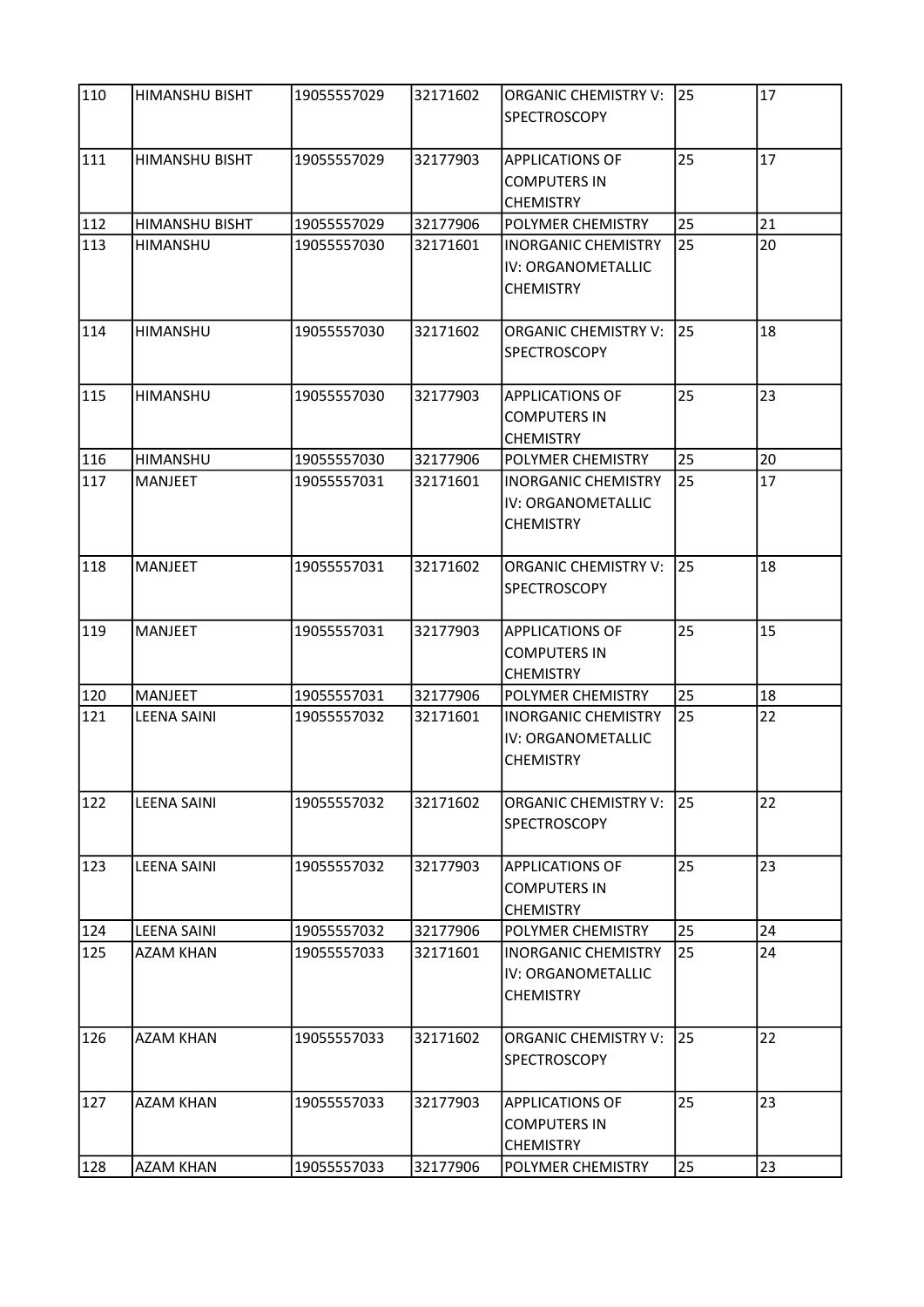| 129 | YASH PANDEY         | 19055557034 | 32171601 | <b>INORGANIC CHEMISTRY</b><br>IV: ORGANOMETALLIC<br><b>CHEMISTRY</b> | 25 | 20 |
|-----|---------------------|-------------|----------|----------------------------------------------------------------------|----|----|
| 130 | YASH PANDEY         | 19055557034 | 32171602 | <b>ORGANIC CHEMISTRY V:</b><br><b>SPECTROSCOPY</b>                   | 25 | 17 |
| 131 | YASH PANDEY         | 19055557034 | 32177903 | <b>APPLICATIONS OF</b><br><b>COMPUTERS IN</b><br><b>CHEMISTRY</b>    | 25 | 20 |
| 132 | YASH PANDEY         | 19055557034 | 32177906 | POLYMER CHEMISTRY                                                    | 25 | 21 |
| 133 | VASUDEV             | 19055557035 | 32171601 | <b>INORGANIC CHEMISTRY</b><br>IV: ORGANOMETALLIC<br><b>CHEMISTRY</b> | 25 | 20 |
| 134 | VASUDEV             | 19055557035 | 32171602 | ORGANIC CHEMISTRY V:<br><b>SPECTROSCOPY</b>                          | 25 | 23 |
| 135 | VASUDEV             | 19055557035 | 32177903 | <b>APPLICATIONS OF</b><br><b>COMPUTERS IN</b><br><b>CHEMISTRY</b>    | 25 | 21 |
| 136 | VASUDEV             | 19055557035 | 32177906 | POLYMER CHEMISTRY                                                    | 25 | 22 |
| 137 | LOVNISH             | 19055557036 | 32171601 | <b>INORGANIC CHEMISTRY</b><br>IV: ORGANOMETALLIC<br><b>CHEMISTRY</b> | 25 | 25 |
| 138 | LOVNISH             | 19055557036 | 32171602 | <b>ORGANIC CHEMISTRY V:</b><br>SPECTROSCOPY                          | 25 | 21 |
| 139 | LOVNISH             | 19055557036 | 32177903 | <b>APPLICATIONS OF</b><br><b>COMPUTERS IN</b><br><b>CHEMISTRY</b>    | 25 | 23 |
| 140 | LOVNISH             | 19055557036 | 32177906 | POLYMER CHEMISTRY                                                    | 25 | 24 |
| 141 | <b>RIYA NAROLIA</b> | 19055557037 | 32171601 | <b>INORGANIC CHEMISTRY</b><br>IV: ORGANOMETALLIC<br><b>CHEMISTRY</b> | 25 | 25 |
| 142 | RIYA NAROLIA        | 19055557037 | 32171602 | <b>ORGANIC CHEMISTRY V:</b><br><b>SPECTROSCOPY</b>                   | 25 | 23 |
| 143 | <b>RIYA NAROLIA</b> | 19055557037 | 32177903 | <b>APPLICATIONS OF</b><br><b>COMPUTERS IN</b><br><b>CHEMISTRY</b>    | 25 | 22 |
| 144 | RIYA NAROLIA        | 19055557037 | 32177906 | POLYMER CHEMISTRY                                                    | 25 | 23 |
| 145 | HARSHITA BANSAL     | 19055557038 | 32171601 | <b>INORGANIC CHEMISTRY</b><br>IV: ORGANOMETALLIC<br><b>CHEMISTRY</b> | 25 | 23 |
| 146 | HARSHITA BANSAL     | 19055557038 | 32171602 | <b>ORGANIC CHEMISTRY V:</b><br><b>SPECTROSCOPY</b>                   | 25 | 13 |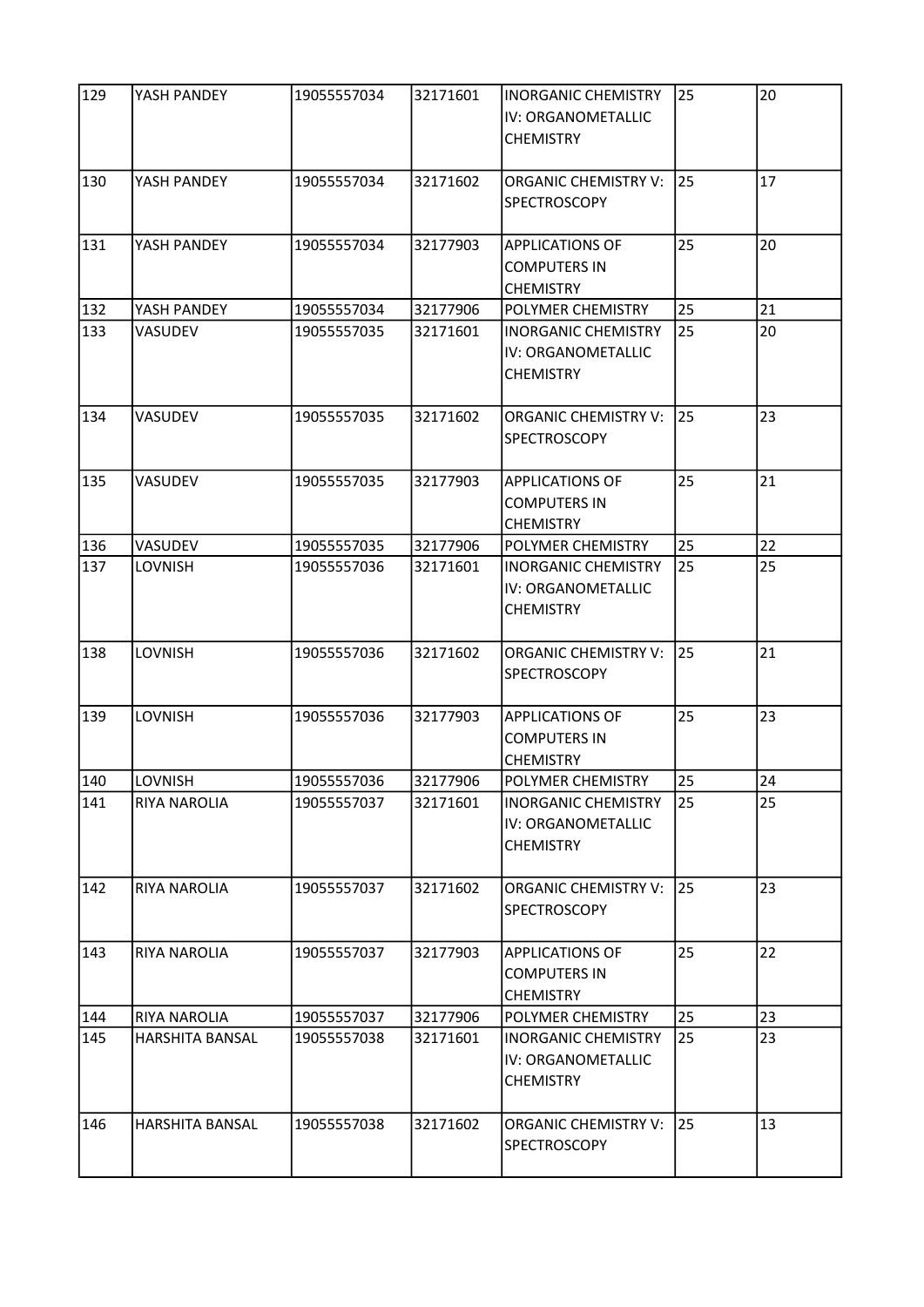| 147 | <b>HARSHITA BANSAL</b> | 19055557038 | 32177903 | <b>APPLICATIONS OF</b><br><b>COMPUTERS IN</b><br><b>CHEMISTRY</b>    | 25 | 15 |
|-----|------------------------|-------------|----------|----------------------------------------------------------------------|----|----|
| 148 | <b>HARSHITA BANSAL</b> | 19055557038 | 32177906 | <b>POLYMER CHEMISTRY</b>                                             | 25 | 18 |
| 149 | <b>ASHISH LATIYAN</b>  | 19055557040 | 32171601 | <b>INORGANIC CHEMISTRY</b><br>IV: ORGANOMETALLIC<br><b>CHEMISTRY</b> | 25 | 24 |
| 150 | <b>ASHISH LATIYAN</b>  | 19055557040 | 32171602 | <b>ORGANIC CHEMISTRY V:</b><br><b>SPECTROSCOPY</b>                   | 25 | 21 |
| 151 | <b>ASHISH LATIYAN</b>  | 19055557040 | 32177903 | <b>APPLICATIONS OF</b><br><b>COMPUTERS IN</b><br><b>CHEMISTRY</b>    | 25 | 21 |
| 152 | <b>ASHISH LATIYAN</b>  | 19055557040 | 32177906 | <b>POLYMER CHEMISTRY</b>                                             | 25 | 22 |
| 153 | SANJEET YADAV          | 19055557041 | 32171601 | <b>INORGANIC CHEMISTRY</b><br>IV: ORGANOMETALLIC<br><b>CHEMISTRY</b> | 25 | 24 |
| 154 | SANJEET YADAV          | 19055557041 | 32171602 | <b>ORGANIC CHEMISTRY V:</b><br><b>SPECTROSCOPY</b>                   | 25 | 22 |
| 155 | SANJEET YADAV          | 19055557041 | 32177903 | <b>APPLICATIONS OF</b><br><b>COMPUTERS IN</b><br><b>CHEMISTRY</b>    | 25 | 23 |
| 156 | <b>SANJEET YADAV</b>   | 19055557041 | 32177906 | POLYMER CHEMISTRY                                                    | 25 | 23 |
| 157 | <b>MANSI PANT</b>      | 19055557042 | 32171601 | <b>INORGANIC CHEMISTRY</b><br>IV: ORGANOMETALLIC<br><b>CHEMISTRY</b> | 25 | 25 |
| 158 | <b>MANSI PANT</b>      | 19055557042 | 32171602 | <b>ORGANIC CHEMISTRY V:</b><br><b>SPECTROSCOPY</b>                   | 25 | 25 |
| 159 | <b>MANSI PANT</b>      | 19055557042 | 32177903 | <b>APPLICATIONS OF</b><br><b>COMPUTERS IN</b><br><b>CHEMISTRY</b>    | 25 | 24 |
| 160 | <b>MANSI PANT</b>      | 19055557042 | 32177906 | POLYMER CHEMISTRY                                                    | 25 | 22 |
| 161 | <b>KULDEEP</b>         | 19055557044 | 32171601 | <b>INORGANIC CHEMISTRY</b><br>IV: ORGANOMETALLIC<br><b>CHEMISTRY</b> | 25 | 18 |
| 162 | <b>KULDEEP</b>         | 19055557044 | 32171602 | <b>ORGANIC CHEMISTRY V:</b><br><b>SPECTROSCOPY</b>                   | 25 | 20 |
| 163 | <b>KULDEEP</b>         | 19055557044 | 32177903 | <b>APPLICATIONS OF</b><br><b>COMPUTERS IN</b><br><b>CHEMISTRY</b>    | 25 | 24 |
| 164 | <b>KULDEEP</b>         | 19055557044 | 32177906 | <b>POLYMER CHEMISTRY</b>                                             | 25 | 23 |
| 165 | NISHA SHARMA           | 19055557045 | 32171601 | INORGANIC CHEMISTRY<br>IV: ORGANOMETALLIC<br><b>CHEMISTRY</b>        | 25 | 25 |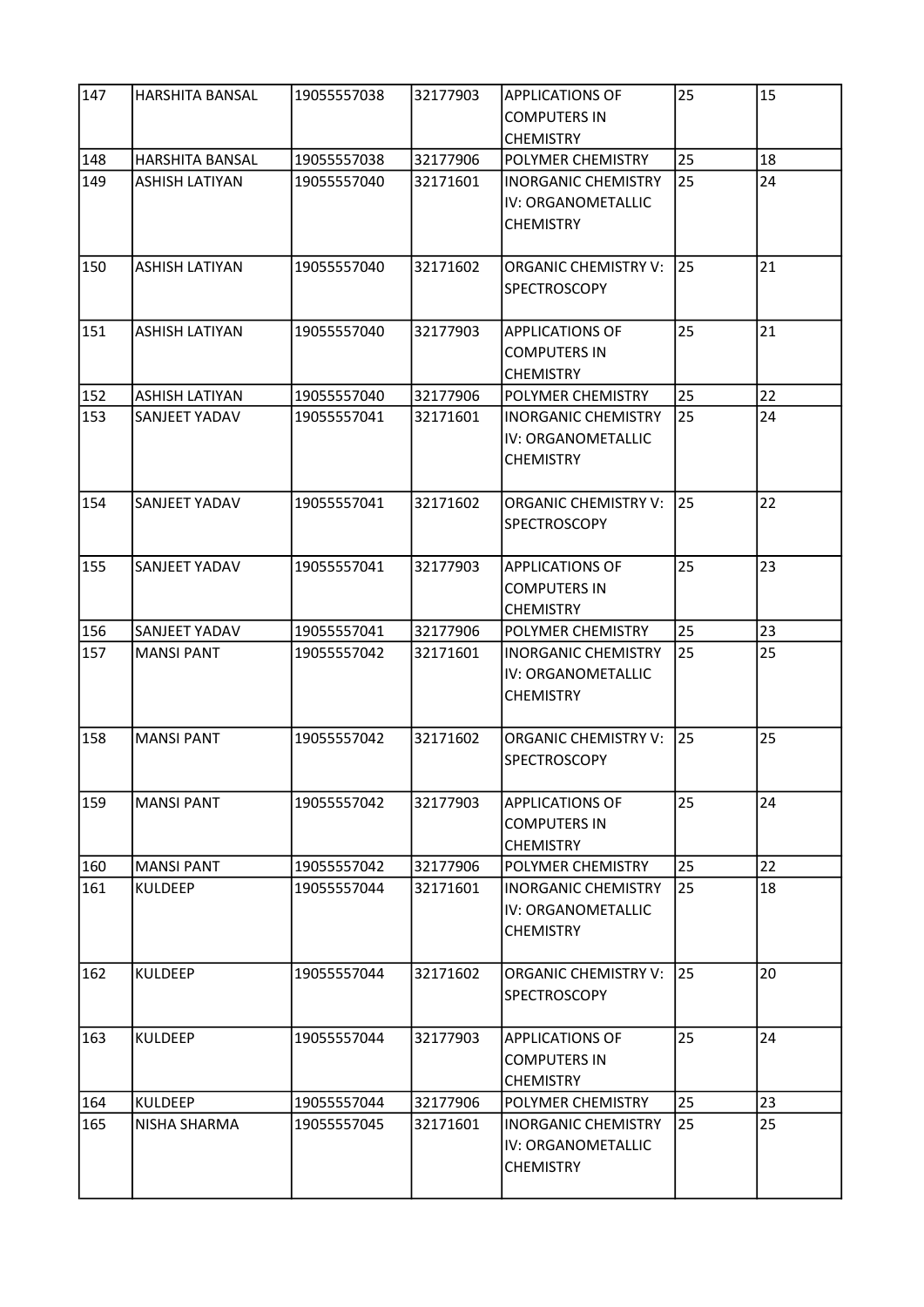| 166 | NISHA SHARMA           | 19055557045 | 32171602 | <b>ORGANIC CHEMISTRY V:</b><br><b>SPECTROSCOPY</b>                   | 25 | 18 |
|-----|------------------------|-------------|----------|----------------------------------------------------------------------|----|----|
| 167 | NISHA SHARMA           | 19055557045 | 32177903 | <b>APPLICATIONS OF</b><br><b>COMPUTERS IN</b><br><b>CHEMISTRY</b>    | 25 | 24 |
| 168 | NISHA SHARMA           | 19055557045 | 32177906 | POLYMER CHEMISTRY                                                    | 25 | 24 |
| 169 | <b>SHLOK CHAUHAN</b>   | 19055557046 | 32171601 | <b>INORGANIC CHEMISTRY</b><br>IV: ORGANOMETALLIC<br><b>CHEMISTRY</b> | 25 | 25 |
| 170 | <b>SHLOK CHAUHAN</b>   | 19055557046 | 32171602 | <b>ORGANIC CHEMISTRY V:</b><br>SPECTROSCOPY                          | 25 | 21 |
| 171 | <b>SHLOK CHAUHAN</b>   | 19055557046 | 32177903 | <b>APPLICATIONS OF</b><br><b>COMPUTERS IN</b><br><b>CHEMISTRY</b>    | 25 | 21 |
| 172 | <b>SHLOK CHAUHAN</b>   | 19055557046 | 32177906 | POLYMER CHEMISTRY                                                    | 25 | 22 |
| 173 | <b>ANUSHKA TYAGI</b>   | 19055557047 | 32171601 | <b>INORGANIC CHEMISTRY</b><br>IV: ORGANOMETALLIC<br><b>CHEMISTRY</b> | 25 | 25 |
| 174 | <b>ANUSHKA TYAGI</b>   | 19055557047 | 32171602 | <b>ORGANIC CHEMISTRY V:</b><br><b>SPECTROSCOPY</b>                   | 25 | 24 |
| 175 | ANUSHKA TYAGI          | 19055557047 | 32177903 | <b>APPLICATIONS OF</b><br><b>COMPUTERS IN</b><br><b>CHEMISTRY</b>    | 25 | 24 |
| 176 | ANUSHKA TYAGI          | 19055557047 | 32177906 | POLYMER CHEMISTRY                                                    | 25 | 24 |
| 177 | PRADUM KUMAR<br>SAHANI | 19055557048 | 32171601 | <b>INORGANIC CHEMISTRY</b><br>IV: ORGANOMETALLIC<br><b>CHEMISTRY</b> | 25 | 25 |
| 178 | PRADUM KUMAR<br>SAHANI | 19055557048 | 32171602 | <b>ORGANIC CHEMISTRY V:</b><br><b>SPECTROSCOPY</b>                   | 25 | 19 |
| 179 | PRADUM KUMAR<br>SAHANI | 19055557048 | 32177903 | <b>APPLICATIONS OF</b><br><b>COMPUTERS IN</b><br><b>CHEMISTRY</b>    | 25 | 22 |
| 180 | PRADUM KUMAR<br>SAHANI | 19055557048 | 32177906 | POLYMER CHEMISTRY                                                    | 25 | 23 |
| 181 | <b>RUKMANI SAINI</b>   | 19055557049 | 32171601 | <b>INORGANIC CHEMISTRY</b><br>IV: ORGANOMETALLIC<br><b>CHEMISTRY</b> | 25 | 25 |
| 182 | <b>RUKMANI SAINI</b>   | 19055557049 | 32171602 | <b>ORGANIC CHEMISTRY V:</b><br><b>SPECTROSCOPY</b>                   | 25 | 23 |
| 183 | RUKMANI SAINI          | 19055557049 | 32177903 | <b>APPLICATIONS OF</b><br><b>COMPUTERS IN</b><br><b>CHEMISTRY</b>    | 25 | 21 |
| 184 | RUKMANI SAINI          | 19055557049 | 32177906 | POLYMER CHEMISTRY                                                    | 25 | 23 |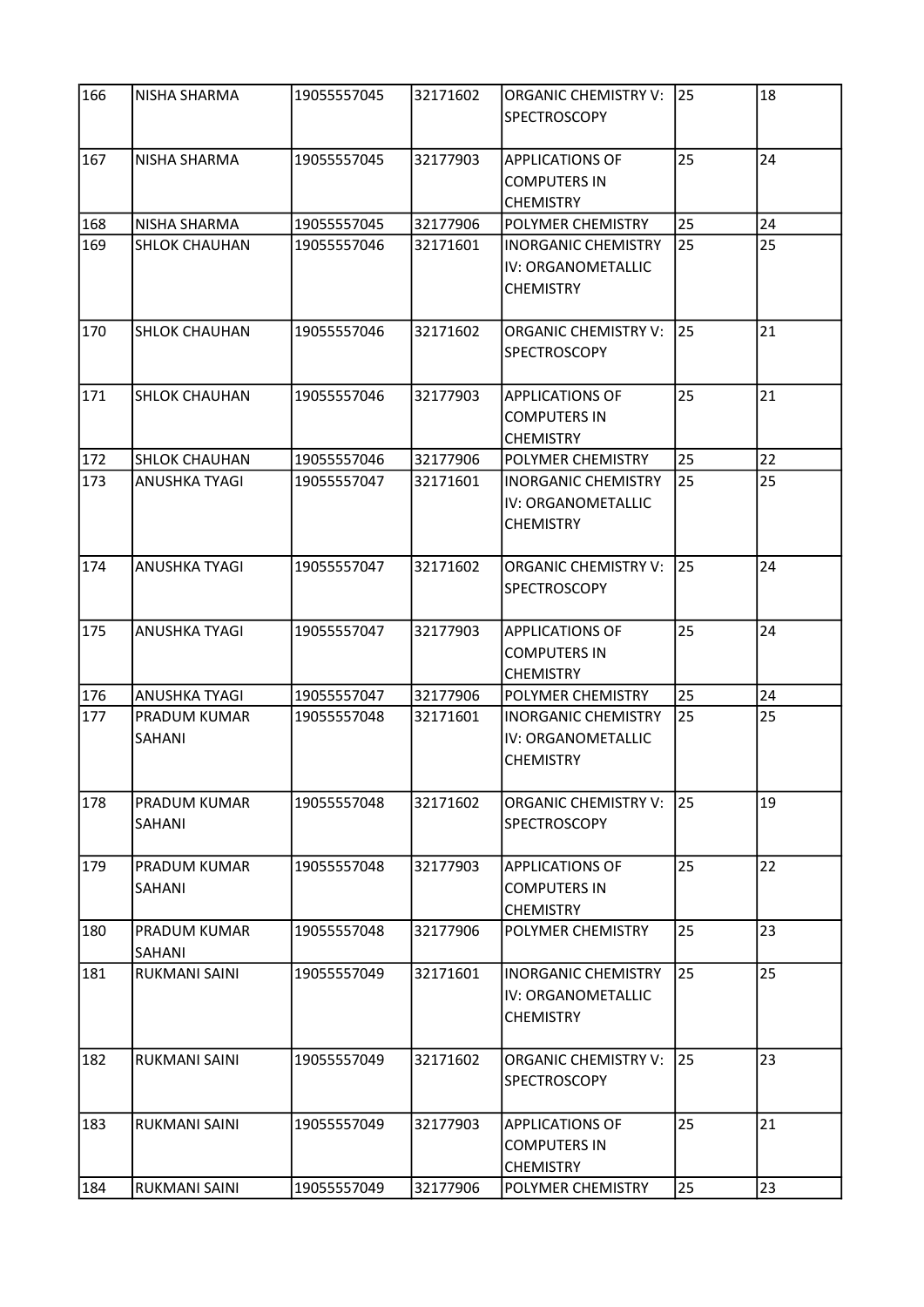| 185 | SAMUNDER            | 19055557050 | 32171601 | <b>INORGANIC CHEMISTRY</b><br>IV: ORGANOMETALLIC<br><b>CHEMISTRY</b> | 25 | 18 |
|-----|---------------------|-------------|----------|----------------------------------------------------------------------|----|----|
| 186 | <b>SAMUNDER</b>     | 19055557050 | 32171602 | <b>ORGANIC CHEMISTRY V:</b><br><b>SPECTROSCOPY</b>                   | 25 | 14 |
| 187 | SAMUNDER            | 19055557050 | 32177903 | <b>APPLICATIONS OF</b><br><b>COMPUTERS IN</b><br><b>CHEMISTRY</b>    | 25 | 14 |
| 188 | SAMUNDER            | 19055557050 | 32177906 | POLYMER CHEMISTRY                                                    | 25 | 18 |
| 189 | <b>ABHISHEK</b>     | 19055557051 | 32171601 | <b>INORGANIC CHEMISTRY</b><br>IV: ORGANOMETALLIC<br><b>CHEMISTRY</b> | 25 | 23 |
| 190 | <b>ABHISHEK</b>     | 19055557051 | 32171602 | <b>ORGANIC CHEMISTRY V:</b><br><b>SPECTROSCOPY</b>                   | 25 | 23 |
| 191 | ABHISHEK            | 19055557051 | 32177903 | <b>APPLICATIONS OF</b><br><b>COMPUTERS IN</b><br><b>CHEMISTRY</b>    | 25 | 22 |
| 192 | ABHISHEK            | 19055557051 | 32177906 | POLYMER CHEMISTRY                                                    | 25 | 23 |
| 193 | <b>RUVIN GEDHAR</b> | 19055557052 | 32171601 | <b>INORGANIC CHEMISTRY</b><br>IV: ORGANOMETALLIC<br><b>CHEMISTRY</b> | 25 | 22 |
| 194 | <b>RUVIN GEDHAR</b> | 19055557052 | 32171602 | <b>ORGANIC CHEMISTRY V:</b><br>SPECTROSCOPY                          | 25 | 23 |
| 195 | <b>RUVIN GEDHAR</b> | 19055557052 | 32177903 | <b>APPLICATIONS OF</b><br>COMPUTERS IN<br><b>CHEMISTRY</b>           | 25 | 23 |
| 196 | RUVIN GEDHAR        | 19055557052 | 32177906 | POLYMER CHEMISTRY                                                    | 25 | 24 |
| 197 | <b>SHIVANI</b>      | 19055557053 | 32171601 | <b>INORGANIC CHEMISTRY</b><br>IV: ORGANOMETALLIC<br><b>CHEMISTRY</b> | 25 | 25 |
| 198 | SHIVANI             | 19055557053 | 32171602 | <b>ORGANIC CHEMISTRY V:</b><br><b>SPECTROSCOPY</b>                   | 25 | 23 |
| 199 | SHIVANI             | 19055557053 | 32177903 | <b>APPLICATIONS OF</b><br><b>COMPUTERS IN</b><br><b>CHEMISTRY</b>    | 25 | 22 |
| 200 | SHIVANI             | 19055557053 | 32177906 | POLYMER CHEMISTRY                                                    | 25 | 22 |
| 201 | <b>NANDINI</b>      | 19055557054 | 32171601 | <b>INORGANIC CHEMISTRY</b><br>IV: ORGANOMETALLIC<br><b>CHEMISTRY</b> | 25 | 25 |
| 202 | <b>NANDINI</b>      | 19055557054 | 32171602 | ORGANIC CHEMISTRY V:<br>SPECTROSCOPY                                 | 25 | 24 |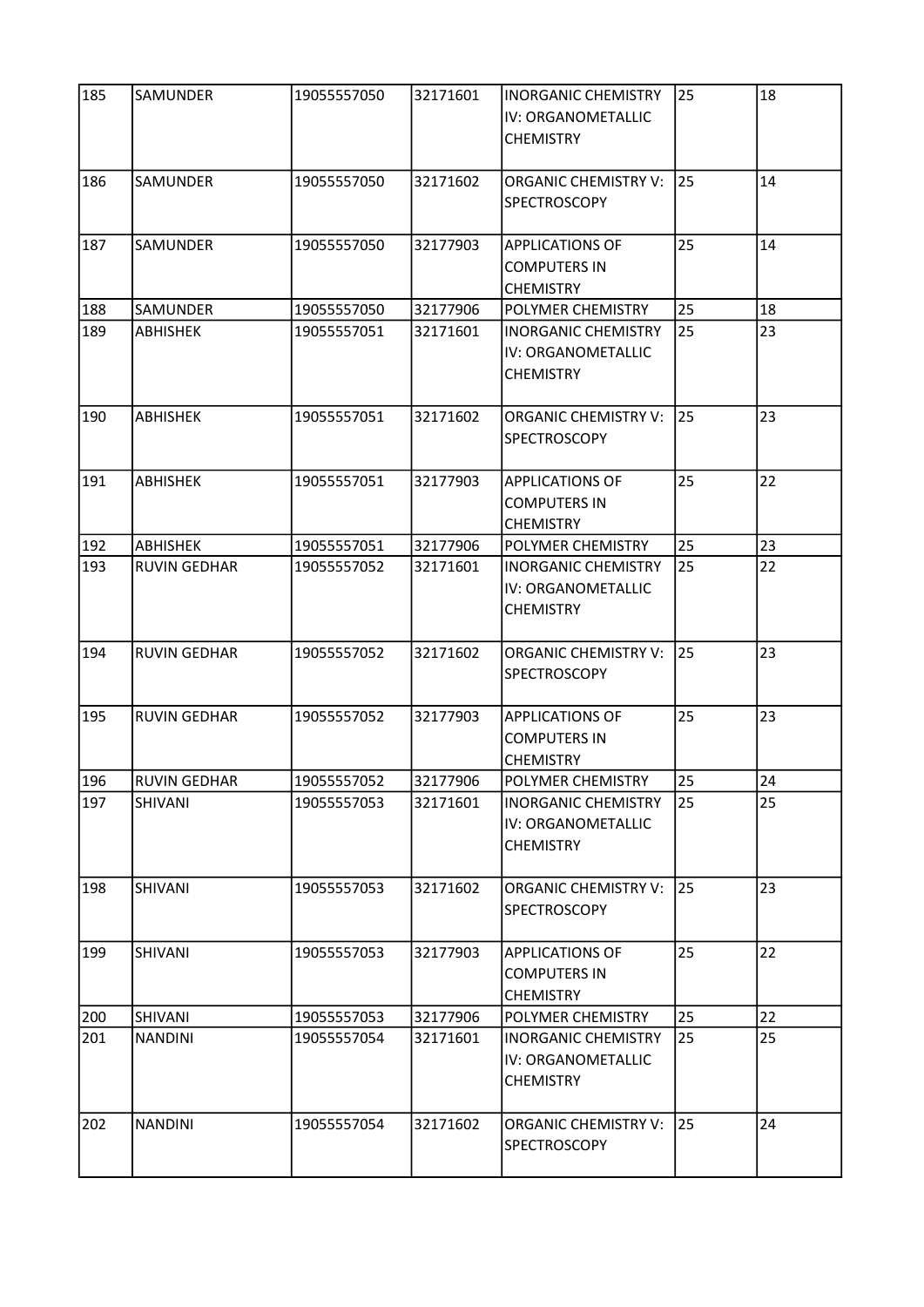| 203 | <b>NANDINI</b>                     | 19055557054 | 32177903 | <b>APPLICATIONS OF</b><br><b>COMPUTERS IN</b>                        | 25 | 23 |
|-----|------------------------------------|-------------|----------|----------------------------------------------------------------------|----|----|
|     |                                    |             |          | <b>CHEMISTRY</b>                                                     |    |    |
| 204 | <b>NANDINI</b>                     | 19055557054 | 32177906 | POLYMER CHEMISTRY                                                    | 25 | 24 |
| 205 | <b>MANOJ KUMAR</b><br><b>MEENA</b> | 19055557055 | 32171601 | <b>INORGANIC CHEMISTRY</b><br>IV: ORGANOMETALLIC<br><b>CHEMISTRY</b> | 25 | 15 |
| 206 | <b>MANOJ KUMAR</b><br><b>MEENA</b> | 19055557055 | 32171602 | <b>ORGANIC CHEMISTRY V:</b><br><b>SPECTROSCOPY</b>                   | 25 | 19 |
| 207 | <b>MANOJ KUMAR</b><br><b>MEENA</b> | 19055557055 | 32177903 | <b>APPLICATIONS OF</b><br><b>COMPUTERS IN</b><br><b>CHEMISTRY</b>    | 25 | 20 |
| 208 | <b>MANOJ KUMAR</b><br><b>MEENA</b> | 19055557055 | 32177906 | POLYMER CHEMISTRY                                                    | 25 | 19 |
| 209 | RASHMI KUMARI<br><b>MEENA</b>      | 19055557056 | 32171601 | <b>INORGANIC CHEMISTRY</b><br>IV: ORGANOMETALLIC<br><b>CHEMISTRY</b> | 25 | 23 |
| 210 | RASHMI KUMARI<br><b>MEENA</b>      | 19055557056 | 32171602 | <b>ORGANIC CHEMISTRY V:</b><br>SPECTROSCOPY                          | 25 | 23 |
| 211 | RASHMI KUMARI<br><b>MEENA</b>      | 19055557056 | 32177903 | <b>APPLICATIONS OF</b><br><b>COMPUTERS IN</b><br><b>CHEMISTRY</b>    | 25 | 23 |
| 212 | RASHMI KUMARI<br><b>MEENA</b>      | 19055557056 | 32177906 | POLYMER CHEMISTRY                                                    | 25 | 22 |
| 213 | <b>SHAMIM HUSSAIN</b>              | 19055557057 | 32171601 | <b>INORGANIC CHEMISTRY</b><br>IV: ORGANOMETALLIC<br><b>CHEMISTRY</b> | 25 | 23 |
| 214 | <b>SHAMIM HUSSAIN</b>              | 19055557057 | 32171602 | ORGANIC CHEMISTRY V: 25<br><b>SPECTROSCOPY</b>                       |    | 23 |
| 215 | <b>SHAMIM HUSSAIN</b>              | 19055557057 | 32177903 | <b>APPLICATIONS OF</b><br><b>COMPUTERS IN</b><br><b>CHEMISTRY</b>    | 25 | 20 |
| 216 | <b>SHAMIM HUSSAIN</b>              | 19055557057 | 32177906 | POLYMER CHEMISTRY                                                    | 25 | 19 |
| 217 | <b>ZEESHAN HAIDER</b>              | 19055557058 | 32171601 | <b>INORGANIC CHEMISTRY</b><br>IV: ORGANOMETALLIC<br><b>CHEMISTRY</b> | 25 | 24 |
| 218 | <b>ZEESHAN HAIDER</b>              | 19055557058 | 32171602 | <b>ORGANIC CHEMISTRY V:</b><br><b>SPECTROSCOPY</b>                   | 25 | 21 |
| 219 | <b>ZEESHAN HAIDER</b>              | 19055557058 | 32177903 | <b>APPLICATIONS OF</b><br><b>COMPUTERS IN</b><br><b>CHEMISTRY</b>    | 25 | 24 |
| 220 | <b>ZEESHAN HAIDER</b>              | 19055557058 | 32177906 | POLYMER CHEMISTRY                                                    | 25 | 23 |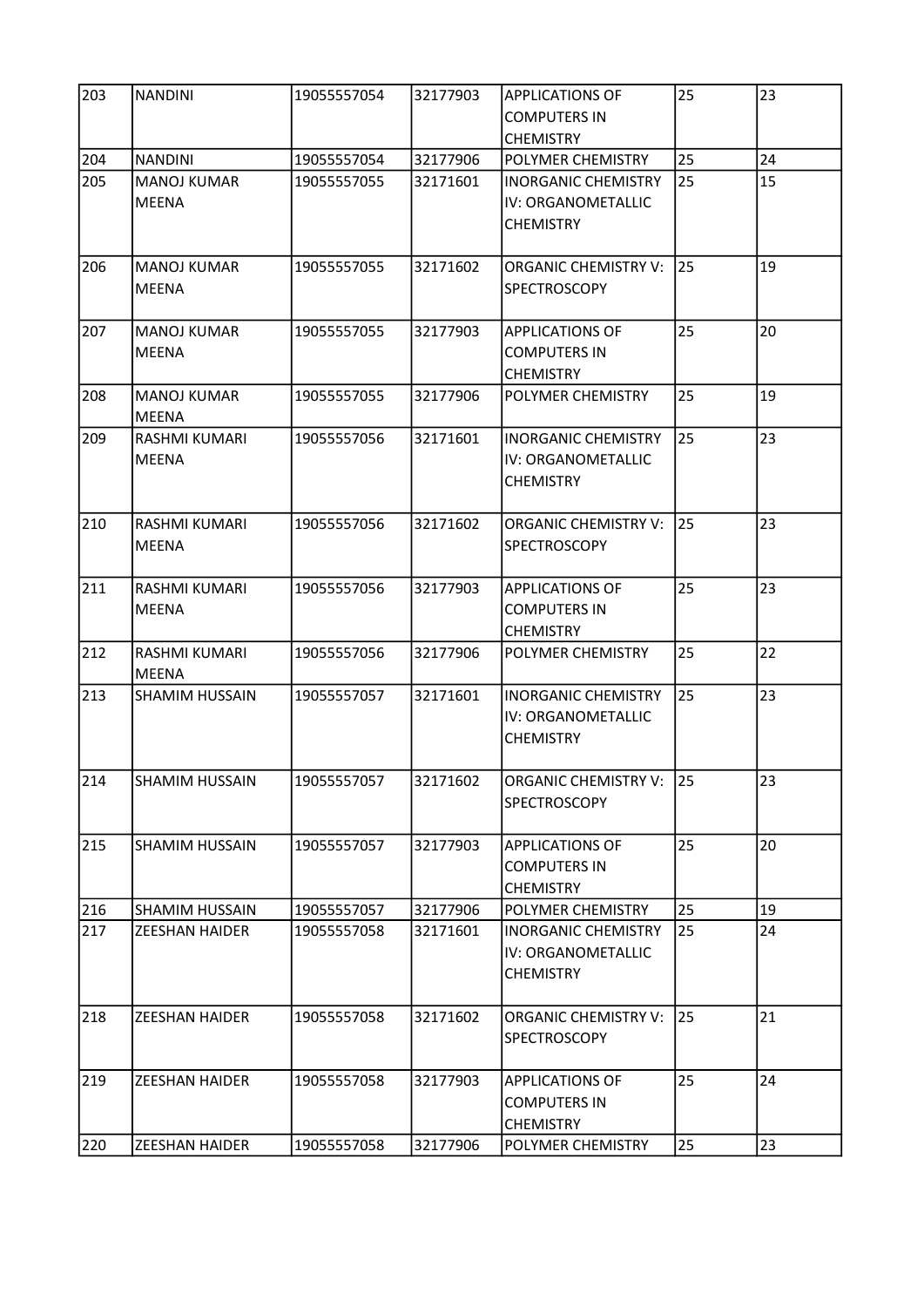| 221          | <b>HEMANT KUMAR</b>  | 19055557059 | 32171601 | <b>INORGANIC CHEMISTRY</b><br>IV: ORGANOMETALLIC<br><b>CHEMISTRY</b> | 25 | 24 |
|--------------|----------------------|-------------|----------|----------------------------------------------------------------------|----|----|
| 222          | <b>HEMANT KUMAR</b>  | 19055557059 | 32171602 | <b>ORGANIC CHEMISTRY V:</b><br><b>SPECTROSCOPY</b>                   | 25 | 22 |
| 223          | <b>HEMANT KUMAR</b>  | 19055557059 | 32177903 | <b>APPLICATIONS OF</b><br><b>COMPUTERS IN</b><br><b>CHEMISTRY</b>    | 25 | 24 |
| 224          | <b>HEMANT KUMAR</b>  | 19055557059 | 32177906 | POLYMER CHEMISTRY                                                    | 25 | 24 |
| 225          | ANURAG BAKSHI        | 19055557060 | 32171601 | <b>INORGANIC CHEMISTRY</b><br>IV: ORGANOMETALLIC<br><b>CHEMISTRY</b> | 25 | 15 |
| 226          | <b>ANURAG BAKSHI</b> | 19055557060 | 32171602 | <b>ORGANIC CHEMISTRY V:</b><br><b>SPECTROSCOPY</b>                   | 25 | 13 |
| 227          | ANURAG BAKSHI        | 19055557060 | 32177903 | <b>APPLICATIONS OF</b><br><b>COMPUTERS IN</b><br><b>CHEMISTRY</b>    | 25 | 15 |
| 228          | ANURAG BAKSHI        | 19055557060 | 32177906 | POLYMER CHEMISTRY                                                    | 25 | 19 |
| 229          | YASH RAJWAR          | 19055557061 | 32171601 | <b>INORGANIC CHEMISTRY</b><br>IV: ORGANOMETALLIC<br><b>CHEMISTRY</b> | 25 | 23 |
| 230          | YASH RAJWAR          | 19055557061 | 32171602 | <b>ORGANIC CHEMISTRY V:</b><br>SPECTROSCOPY                          | 25 | 23 |
| 231          | YASH RAJWAR          | 19055557061 | 32177903 | <b>APPLICATIONS OF</b><br><b>COMPUTERS IN</b><br><b>CHEMISTRY</b>    | 25 | 23 |
| $\sqrt{232}$ | YASH RAJWAR          | 19055557061 | 32177906 | POLYMER CHEMISTRY                                                    | 25 | 21 |
| 233          | HITESH SANWAL        | 19055557063 | 32171601 | <b>INORGANIC CHEMISTRY</b><br>IV: ORGANOMETALLIC<br><b>CHEMISTRY</b> | 25 | 21 |
| 234          | HITESH SANWAL        | 19055557063 | 32171602 | <b>ORGANIC CHEMISTRY V:</b><br><b>SPECTROSCOPY</b>                   | 25 | 23 |
| 235          | <b>HITESH SANWAL</b> | 19055557063 | 32177903 | <b>APPLICATIONS OF</b><br><b>COMPUTERS IN</b><br><b>CHEMISTRY</b>    | 25 | 21 |
| 236          | HITESH SANWAL        | 19055557063 | 32177906 | POLYMER CHEMISTRY                                                    | 25 | 20 |
| 237          | <b>SHYAM SUNDER</b>  | 19055557064 | 32171601 | <b>INORGANIC CHEMISTRY</b><br>IV: ORGANOMETALLIC<br><b>CHEMISTRY</b> | 25 | 21 |
| 238          | <b>SHYAM SUNDER</b>  | 19055557064 | 32171602 | <b>ORGANIC CHEMISTRY V:</b><br><b>SPECTROSCOPY</b>                   | 25 | 21 |